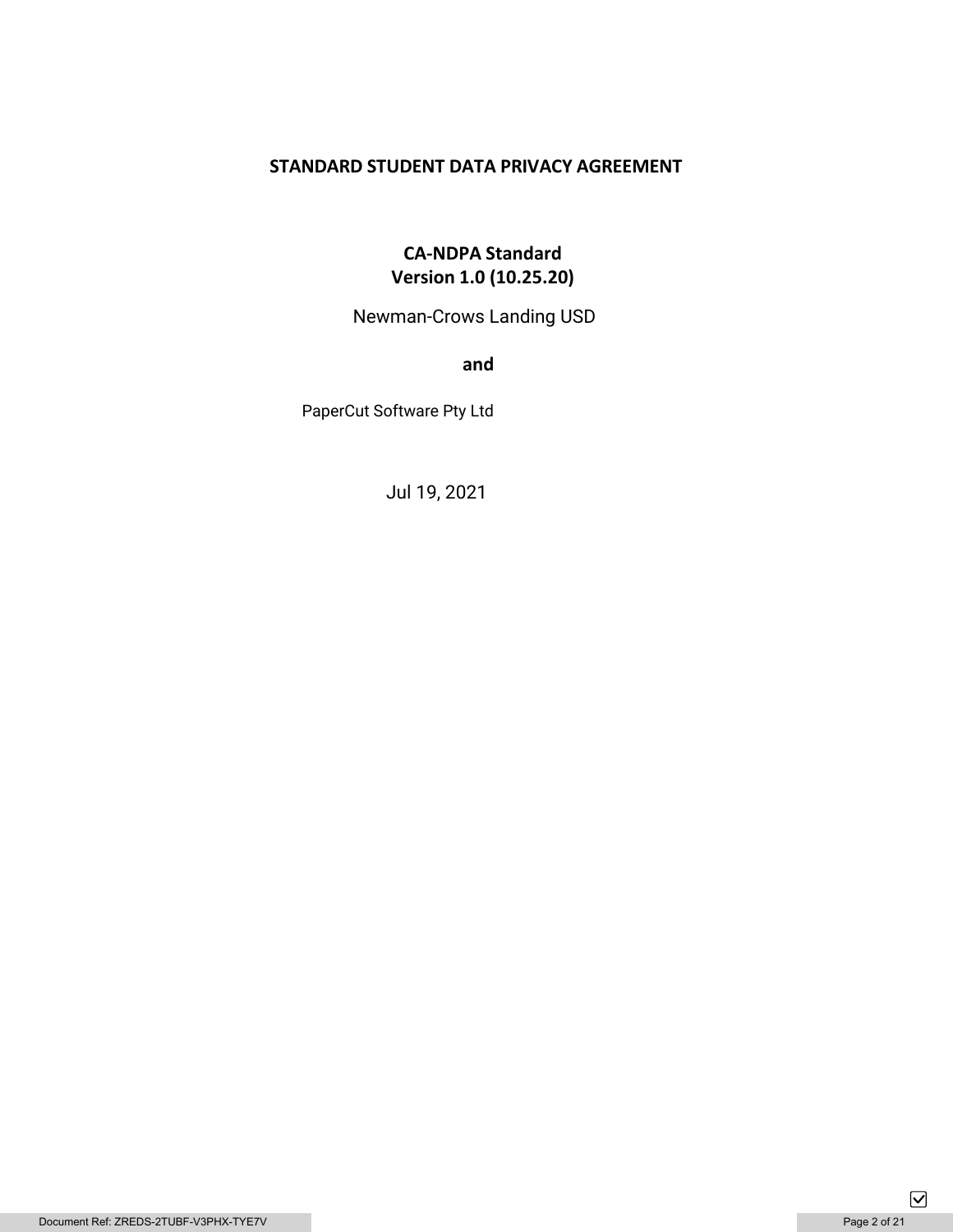This Student Data Privacy Agreement ("**DPA**") is entered into on the date of full execution (the "**Effective Date**") and is entered into by and between:

Newman-Crows Landing USD (1223 Main StreetNewmanCalifornia95360 (the "**Local Education Agency**" or "**LEA**") and

, located at PaperCut Software Pty Ltd 1/3 Prospect Hill Road, Camberwell Victoria 3124 (the "**Provider**").

**WHEREAS**, the Provider is providing educational or digital services to LEA.

**WHEREAS**, the Provider and LEA recognize the need to protect personally identifiable student information and other regulated data exchanged between them as required by applicable laws and regulations, such as the Family Educational Rights and Privacy Act ("**FERPA**") at 20 U.S.C. § 1232g (34 CFR Part 99);

the Children's Online Privacy Protection Act ("COPPA") at 15 U.S.C. § 6501-6506 (16 CFR Part 312), applicable state privacy laws and regulations

# and

**WHEREAS**, the Provider and LEA desire to enter into this DPA for the purpose of establishing their respective obligations and duties in order to comply with applicable laws and regulations.

**NOW THEREFORE**, for good and valuable consideration, LEA and Provider agree as follows:

1. A description of the Services to be provided, the categories of Student Data that may be provided by LEA to Provider, and other information specific to this DPA are contained in the Standard Clauses hereto.

# 2. **Special Provisions.** *Check if Required*

 If checked, the Supplemental State Terms and attached hereto as **Exhibit "G"** are hereby incorporated by reference into this DPA in their entirety.

If Checked, the Provider, has signed **Exhibit "E"** to the Standard Clauses, otherwise known as General Offer of Privacy Terms

- 3. In the event of a conflict between the SDPC Standard Clauses, the State or Special Provisions will control. In the event there is conflict between the terms of the DPA and any other writing, including, but not limited to the Service Agreement and Provider Terms of Service or Privacy Policy the terms of this DPA shall control.
- 4. This DPA shall stay in effect for three years. Exhibit E will expire 3 years from the date the original DPA was signed.
- 5. The services to be provided by Provider to LEA pursuant to this DPA are detailed in **Exhibit "A"** (the "**Services**").
- 6. **Notices**. All notices or other communication required or permitted to be given hereunder may be given via e-mail transmission, or first-class mail, sent to the designated representatives below.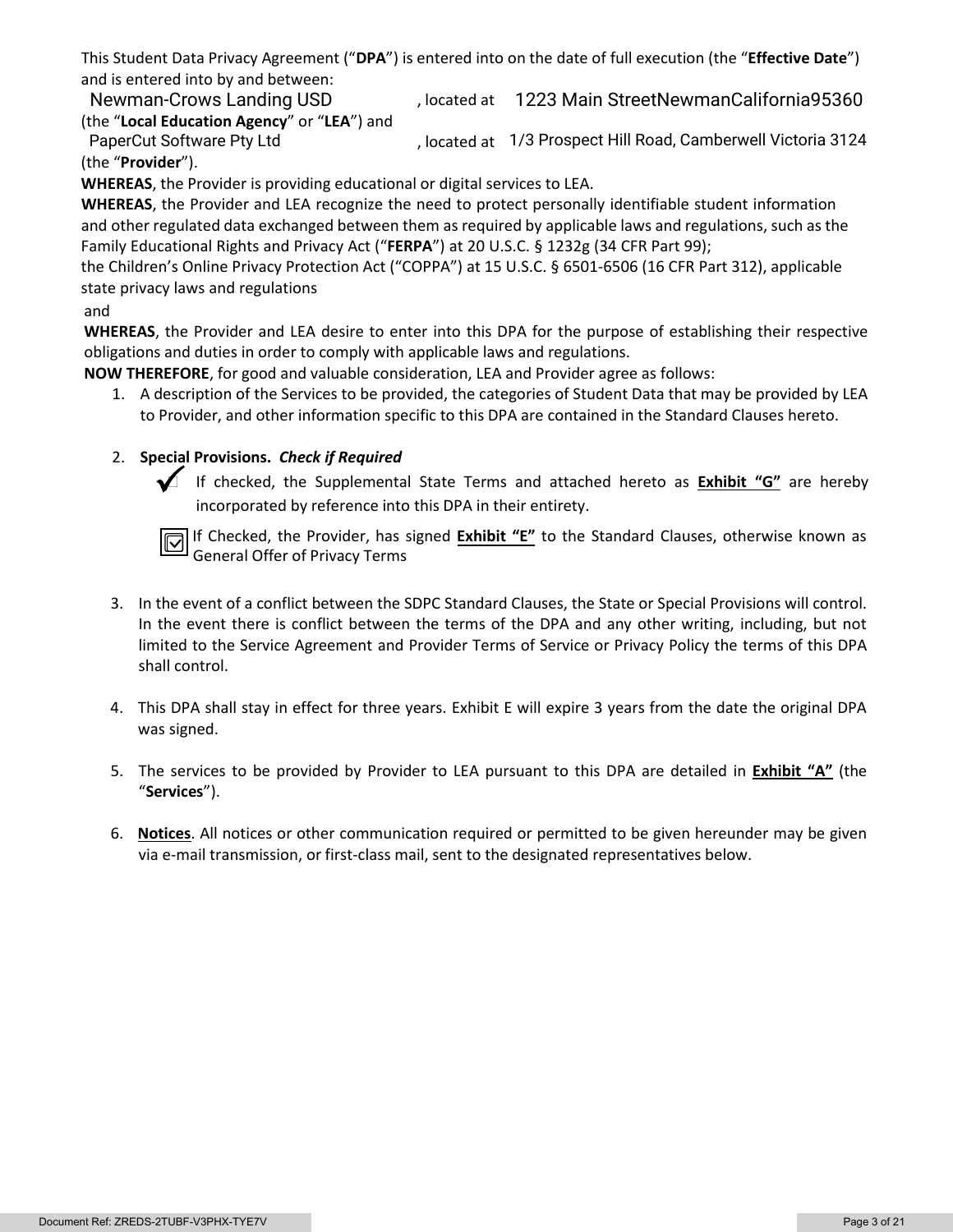| The designated representative for the LEA for this DPA is:                                                              |                                                                                                       |  |  |  |
|-------------------------------------------------------------------------------------------------------------------------|-------------------------------------------------------------------------------------------------------|--|--|--|
|                                                                                                                         | Name: KimBettencourt Cambridge Title: Director of Curriculum & Instruction                            |  |  |  |
| Address:1223 Main StreetNewmanCalifornia95360                                                                           |                                                                                                       |  |  |  |
|                                                                                                                         | Phone: 209-862-2933 Email:kbettencourt@nclusd.k12.ca.us                                               |  |  |  |
| The designated representative for the Provider for this DPA is:                                                         |                                                                                                       |  |  |  |
|                                                                                                                         |                                                                                                       |  |  |  |
| Address: 1/3 Prospect Hill Road, Camberwell VIC                                                                         |                                                                                                       |  |  |  |
|                                                                                                                         |                                                                                                       |  |  |  |
| IN WITNESS WHEREOF, LEA and Provider execute this DPA as of the Effective Date.<br><b>LEA:</b> Newman-Crows Landing USD |                                                                                                       |  |  |  |
|                                                                                                                         | Date: Jul 19, 2021                                                                                    |  |  |  |
|                                                                                                                         | Printed Name: KimBettencourt Manual According Title/Position: Director of Curriculum &<br>Instruction |  |  |  |
| PROVIDER: PaperCut Software Pty Ltd                                                                                     |                                                                                                       |  |  |  |
| $By: ____________$                                                                                                      | 01-21-2022<br>Date: $\frac{24}{24}$                                                                   |  |  |  |
|                                                                                                                         | Printed Name: Christopher Dance<br>Title/Position: CEO<br>CEO                                         |  |  |  |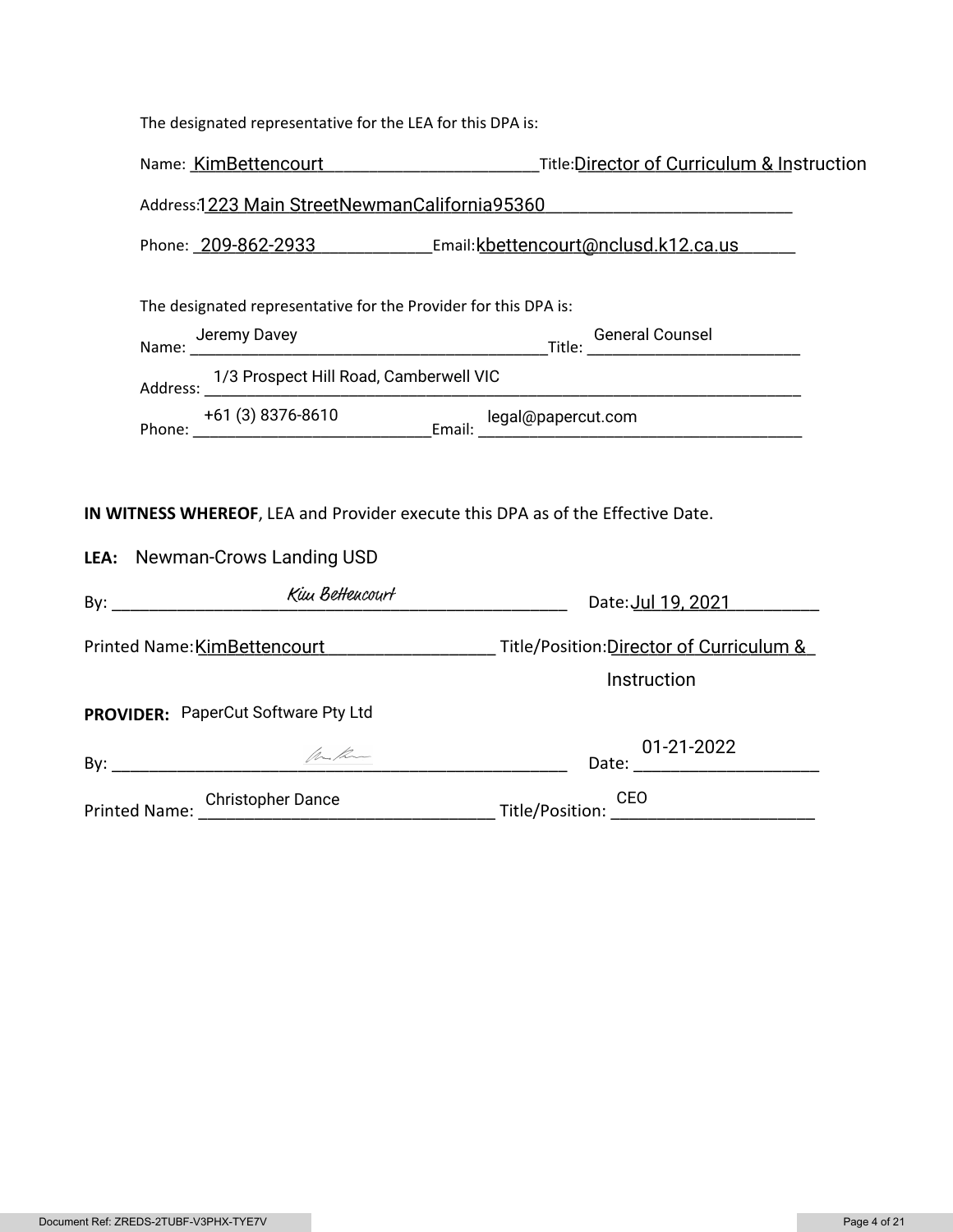#### **STANDARD CLAUSES**

Version 3.0

### **ARTICLE I: PURPOSE AND SCOPE**

- **1. Purpose of DPA**. The purpose of this DPA is to describe the duties and responsibilities to protect Student Data including compliance with all applicable federal, state, and local privacy laws, rules, and regulations, all as may be amended from time to time. In performing these services, the Provider shall be considered a School Official with a legitimate educational interest, and performing services otherwise provided by the LEA. Provider shall be under the direct control and supervision of the LEA, with respect to its use of Student Data
- **2. Student Data to Be Provided**. In order to perform the Services described above, LEA shall provide Student Data as identified in the Schedule of Data, attached hereto as **Exhibit "B"**.
- **3. DPA Definitions**. The definition of terms used in this DPA is found in **Exhibit "C".** In the event of a conflict, definitions used in this DPA shall prevail over terms used in any other writing, including, but not limited to the Service Agreement, Terms of Service, Privacy Policies etc.

## **ARTICLE II: DATA OWNERSHIP AND AUTHORIZED ACCESS**

- **1. Student Data Property of LEA**. All Student Data transmitted to the Provider pursuant to the Service Agreement is and will continue to be the property of and under the control of the LEA. The Provider further acknowledges and agrees that all copies of such Student Data transmitted to the Provider, including any modifications or additions or any portion thereof from any source, are subject to the provisions of this DPA in the same manner as the original Student Data. The Parties agree that as between them, all rights, including all intellectual property rights in and to Student Data contemplated per the Service Agreement, shall remain the exclusive property of the LEA. For the purposes of FERPA, the Provider shall be considered a School Official, under the control and direction of the LEA as it pertains to the use of Student Data, notwithstanding the above.
- **2. Parent Access**. To the extent required by law the LEA shall establish reasonable procedures by which a parent, legal guardian, or eligible student may review Education Records and/or Student Data correct erroneous information, and procedures for the transfer of student-generated content to a personal account, consistent with the functionality of services. Provider shall respond in a reasonably timely manner (and no later than forty five (45) days from the date of the request or pursuant to the time frame required under state law for an LEA to respond to a parent or student, whichever is sooner) to the LEA's request for Student Data in a student's records held by the Provider to view or correct as necessary. In the event that a parent of a student or other individual contacts the Provider to review any of the Student Data accessed pursuant to the Services, the Provider shall refer the parent or individual to the LEA, who will follow the necessary and proper procedures regarding the requested information.
- **3. Separate Account**. If Student-Generated Content is stored or maintained by the Provider, Provider shall, at the request of the LEA, transfer, or provide a mechanism for the LEA to transfer, said Student-Generated Content to a separate account created by the student.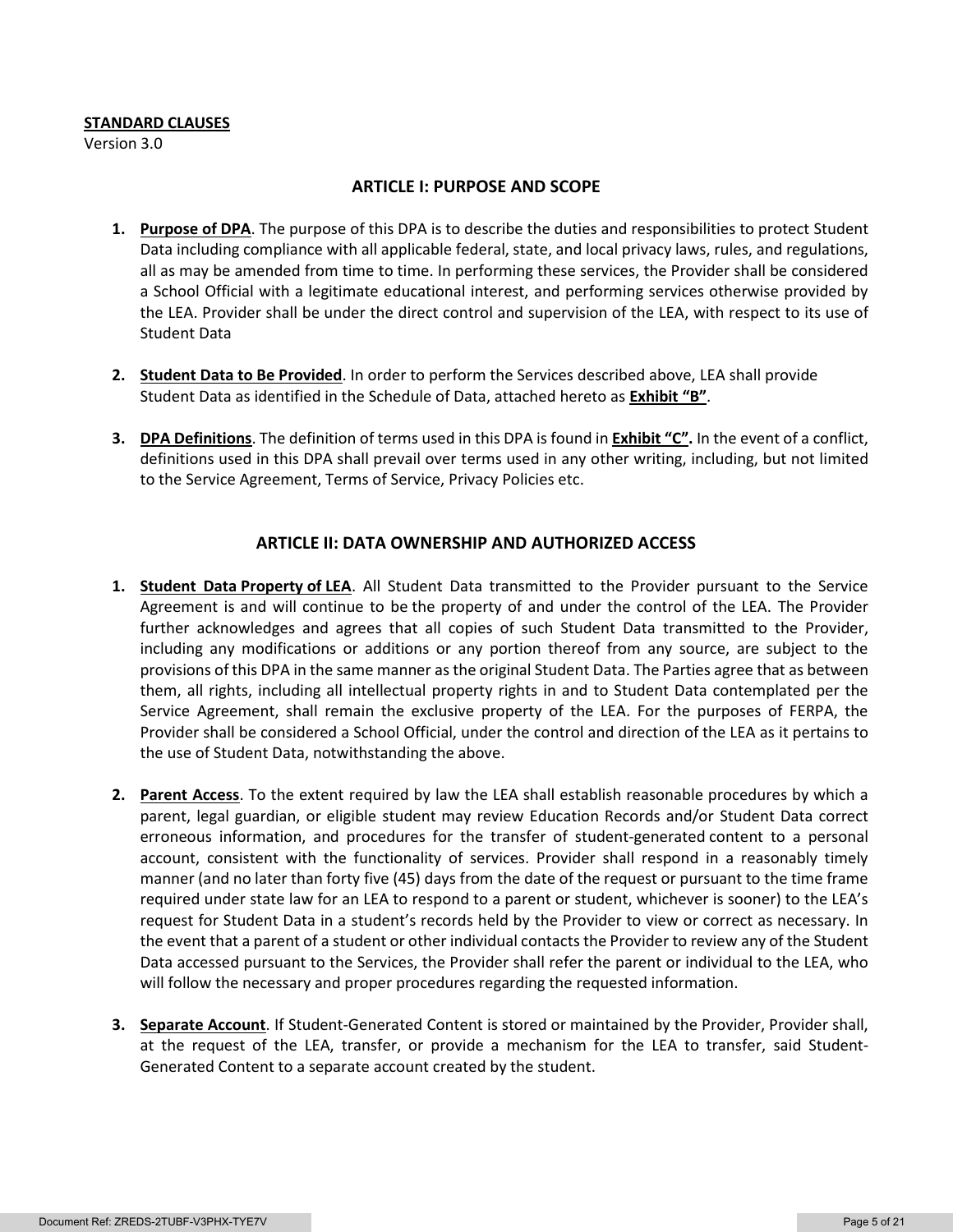- **4. Law Enforcement Requests**. Should law enforcement or other government entities ("Requesting Party(ies)") contact Provider with a request for Student Data held by the Provider pursuant to the Services, the Provider shall notify the LEA in advance of a compelled disclosure to the Requesting Party, unless lawfully directed by the Requesting Party not to inform the LEA of the request.
- **5. Subprocessors**. Provider shall enter into written agreements with all Subprocessors performing functions for the Provider in order for the Provider to provide the Services pursuant to the Service Agreement, whereby the Subprocessors agree to protect Student Data in a manner no less stringent than the terms of this DPA.

# **ARTICLE III: DUTIES OF LEA**

- **1. Provide Data in Compliance with Applicable Laws**. LEA shall provide Student Data for the purposes of obtaining the Services in compliance with all applicable federal, state, and local privacy laws, rules, and regulations, all as may be amended from time to time.
- **2. Annual Notification of Rights**. If the LEA has a policy of disclosing Education Rrecords and/or Student Data under FERPA (34 CFR § 99.31(a)(1)), LEA shall include a specification of criteria for determining who constitutes a school official and what constitutes a legitimate educational interest in its annual notification of rights.
- **3. Reasonable Precautions**. LEA shall take reasonable precautions to secure usernames, passwords, and any other means of gaining access to the services and hosted Student Data.
- **4. Unauthorized Access Notification**. LEA shall notify Provider promptly of any known unauthorized access. LEA will assist Provider in any efforts by Provider to investigate and respond to any unauthorized access.

# **ARTICLE IV: DUTIES OF PROVIDER**

- **1. Privacy Compliance**. The Provider shall comply with all applicable federal, state, and local laws, rules, and regulations pertaining to Student Data privacy and security, all as may be amended from time to time.
- **2. Authorized Use**. The Student Data shared pursuant to the Service Agreement, including persistent unique identifiers, shall be used for no purpose other than the Services outlined in Exhibit A or stated in the Service Agreement and/or otherwise authorized under the statutes referred to herein this DPA.
- **3. Provider Employee Obligation**. Provider shall require all of Provider's employees and agents who have access to Student Data to comply with all applicable provisions of this DPA with respect to the Student Data shared under the Service Agreement. Provider agrees to require and maintain an appropriate confidentiality agreement from each employee or agent with access to Student Data pursuant to the Service Agreement.
- **4. No Disclosure**. Provider acknowledges and agrees that it shall not make any re-disclosure of any Student Data or any portion thereof, including without limitation, user content or other non-public information and/or personally identifiable information contained in the Student Data other than as directed or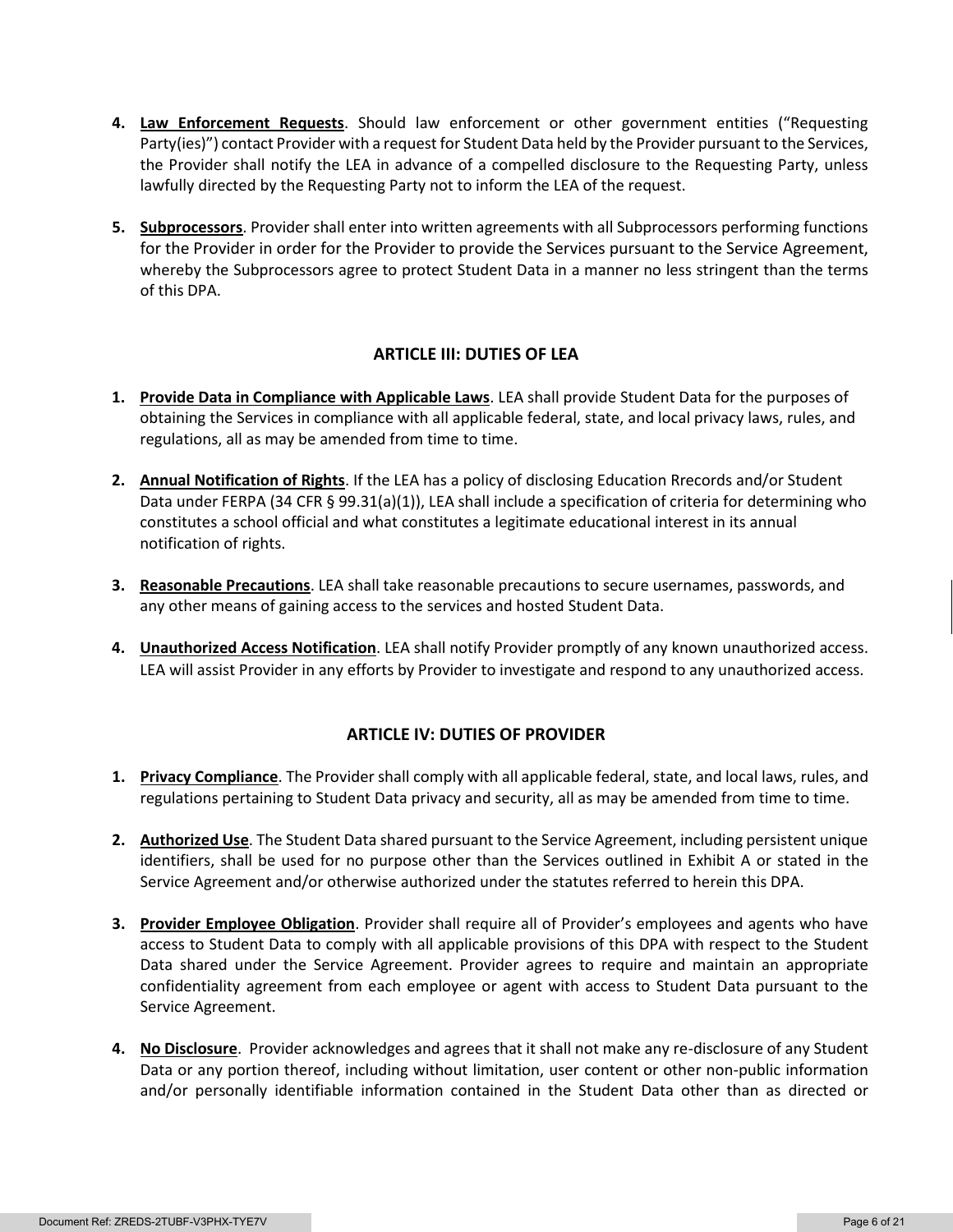permitted by the LEA or this DPA. This prohibition against disclosure shall not apply to aggregate summaries of De-Identified information, Student Data disclosed pursuant to a lawfully issued subpoena or other legal process, or to subprocessors performing services on behalf of the Provider pursuant to this DPA. Provider will not Sell Student Data to any third party.

- **5. De-Identified Data**: Provider agrees not to attempt to re-identify de-identified Student Data. De-Identified Data may be used by the Provider for those purposes allowed under FERPA and the following purposes: (1) assisting the LEA or other governmental agencies in conducting research and other studies; and (2) research and development of the Provider's educational sites, services, or applications, and to demonstrate the effectiveness of the Services; and (3) for adaptive learning purpose and for customized student learning. Provider's use of De-Identified Data shall survive termination of this DPA or any request by LEA to return or destroy Student Data. Except for Subprocessors, Provider agrees not to transfer deidentified Student Data to any party unless (a) that party agrees in writing not to attempt re-identification, and (b) prior written notice has been given to the LEA who has provided prior written consent for such transfer. Prior to publishing any document that names the LEA explicitly or indirectly, the Provider shall obtain the LEA's written approval of the manner in which de-identified data is presented.
- **6. Disposition of Data**. Upon written request from the LEA, Provider shall dispose of or provide a mechanism for the LEA to transfer Student Data obtained under the Service Agreement, within sixty (60) days of the date of said request and according to a schedule and procedure as the Parties may reasonably agree. Upon termination of this DPA, if no written request from the LEA is received, Provider shall dispose of all Student Data after providing the LEA with reasonable prior notice. The duty to dispose of Student Data shall not extend to Student Data that had been De-Identified or placed in a separate student account pursuant to section II 3. The LEA may employ a "Directive for Disposition of Data" form, a copy of which is attached hereto as **Exhibit "D"**. If the LEA and Provider employ Exhibit "D," no further written request or notice is required on the part of either party prior to the disposition of Student Data described in Exhibit "D.
- **7. Advertising Limitations.** Provider is prohibited from using, disclosing, or selling Student Data to (a) inform, influence, or enable Targeted Advertising; or (b) develop a profile of a student, family member/guardian or group, for any purpose other than providing the Service to LEA. This section does not prohibit Provider from using Student Data (i) for adaptive learning or customized student learning (including generating personalized learning recommendations); or (ii) to make product recommendations to teachers or LEA employees; or (iii) to notify account holders about new education product updates, features, or services or from otherwise using Student Data as permitted in this DPA and its accompanying exhibits

# **ARTICLE V: DATA PROVISIONS**

- **1. Data Storage**. Where required by applicable law, Student Data shall be stored within the United States. Upon request of the LEA, Provider will provide a list of the locations where Student Data is stored.
- **2. Audits.** No more than once a year, or following unauthorized access, upon receipt of a written request from the LEA with at least ten (10) business days' notice and upon the execution of an appropriate confidentiality agreement, the Provider will allow the LEA to audit the security and privacy measures that are in place to ensure protection of Student Data or any portion thereof as it pertains to the delivery of services to the LEA . The Provider will cooperate reasonably with the LEA and any local, state, or federal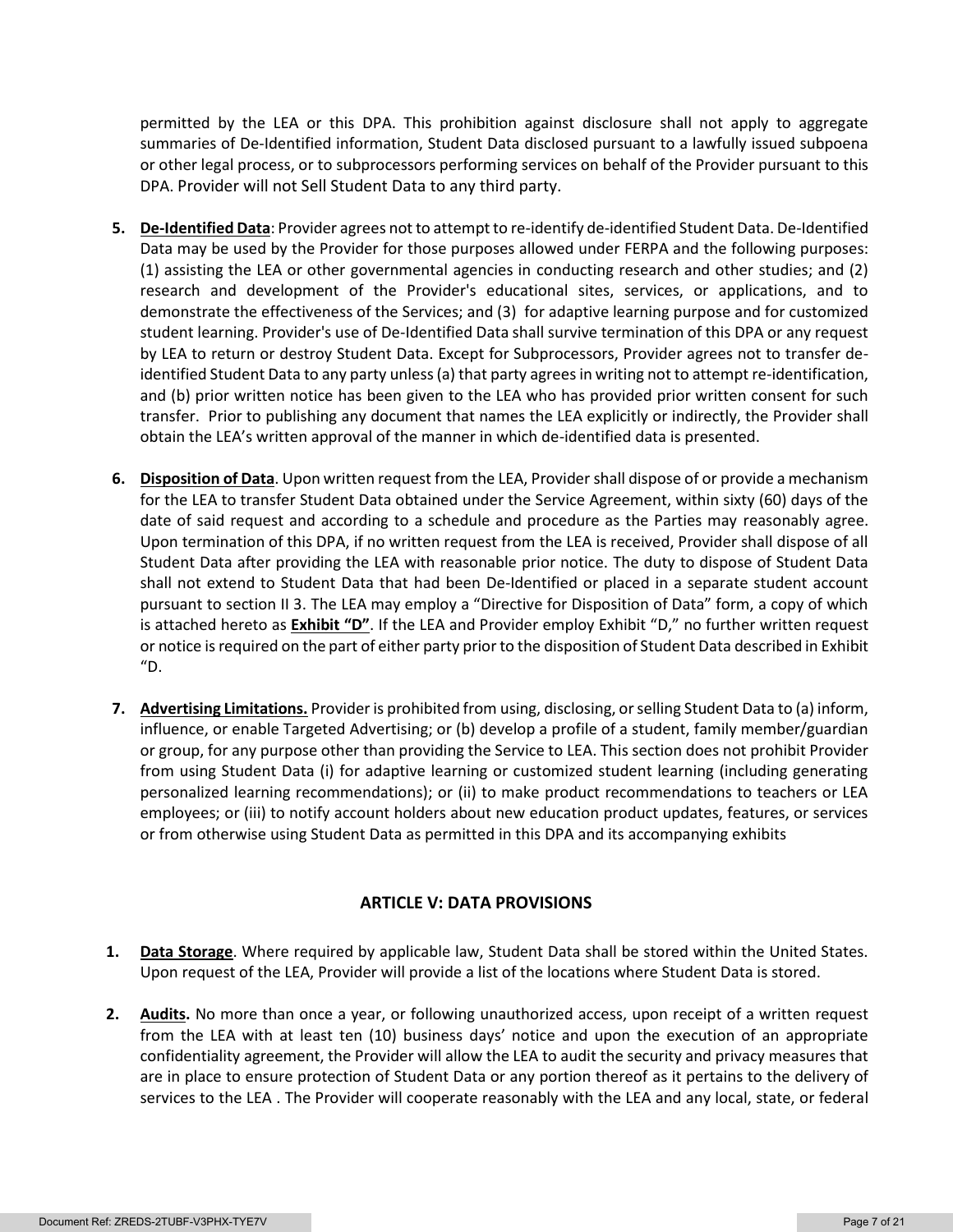agency with oversight authority or jurisdiction in connection with any audit or investigation of the Provider and/or delivery of Services to students and/or LEA, and shall provide reasonable access to the Provider's facilities, staff, agents and LEA's Student Data and all records pertaining to the Provider, LEA and delivery of Services to the LEA. Failure to reasonably cooperate shall be deemed a material breach of the DPA.

- **3. Data Security**. The Provider agrees to utilize administrative, physical, and technical safeguards designed to protect Student Data from unauthorized access, disclosure, acquisition, destruction, use, or modification. The Provider shall adhere to any applicable law relating to data security. The provider shall implement an adequate Cybersecurity Framework based on one of the nationally recognized standards set forth set forth in **Exhibit "F"**. Exclusions, variations, or exemptions to the identified Cybersecurity Framework must be detailed in an attachment to **Exhibit "H"**. Additionally, Provider may choose to further detail its security programs and measures that augment or are in addition to the Cybersecurity Framework in **Exhibit "F"**. Provider shall provide, in the Standard Schedule to the DPA, contact information of an employee who LEA may contact if there are any data security concerns or questions.
- **4. Data Breach**. In the event of an unauthorized release, disclosure or acquisition of Student Data that compromises the security, confidentiality or integrity of the Student Data maintained by the Provider the Provider shall provide notification to LEA within seventy-two (72) hours of confirmation of the incident, unless notification within this time limit would disrupt investigation of the incident by law enforcement. In such an event, notification shall be made within a reasonable time after the incident. Provider shall follow the following process:
	- (1) The security breach notification described above shall include, at a minimum, the following information to the extent known by the Provider and as it becomes available:
		- i. The name and contact information of the reporting LEA subject to this section.
		- ii. A list of the types of personal information that were or are reasonably believed to have been the subject of a breach.
		- iii. If the information is possible to determine at the time the notice is provided, then either (1) the date of the breach, (2) the estimated date of the breach, or (3) the date range within which the breach occurred. The notification shall also include the date of the notice.
		- iv. Whether the notification was delayed as a result of a law enforcement investigation, if that information is possible to determine at the time the notice is provided; and
		- v. A general description of the breach incident, if that information is possible to determine at the time the notice is provided.
	- (2) Provider agrees to adhere to all federal and state requirements with respect to a data breach related to the Student Data, including, when appropriate or required, the required responsibilities and procedures for notification and mitigation of any such data breach.
	- (3) Provider further acknowledges and agrees to have a written incident response plan that reflects best practices and is consistent with industry standards and federal and state law for responding to a data breach, breach of security, privacy incident or unauthorized acquisition or use of Student Data or any portion thereof, including personally identifiable information and agrees to provide LEA, upon request, with a summary of said written incident response plan.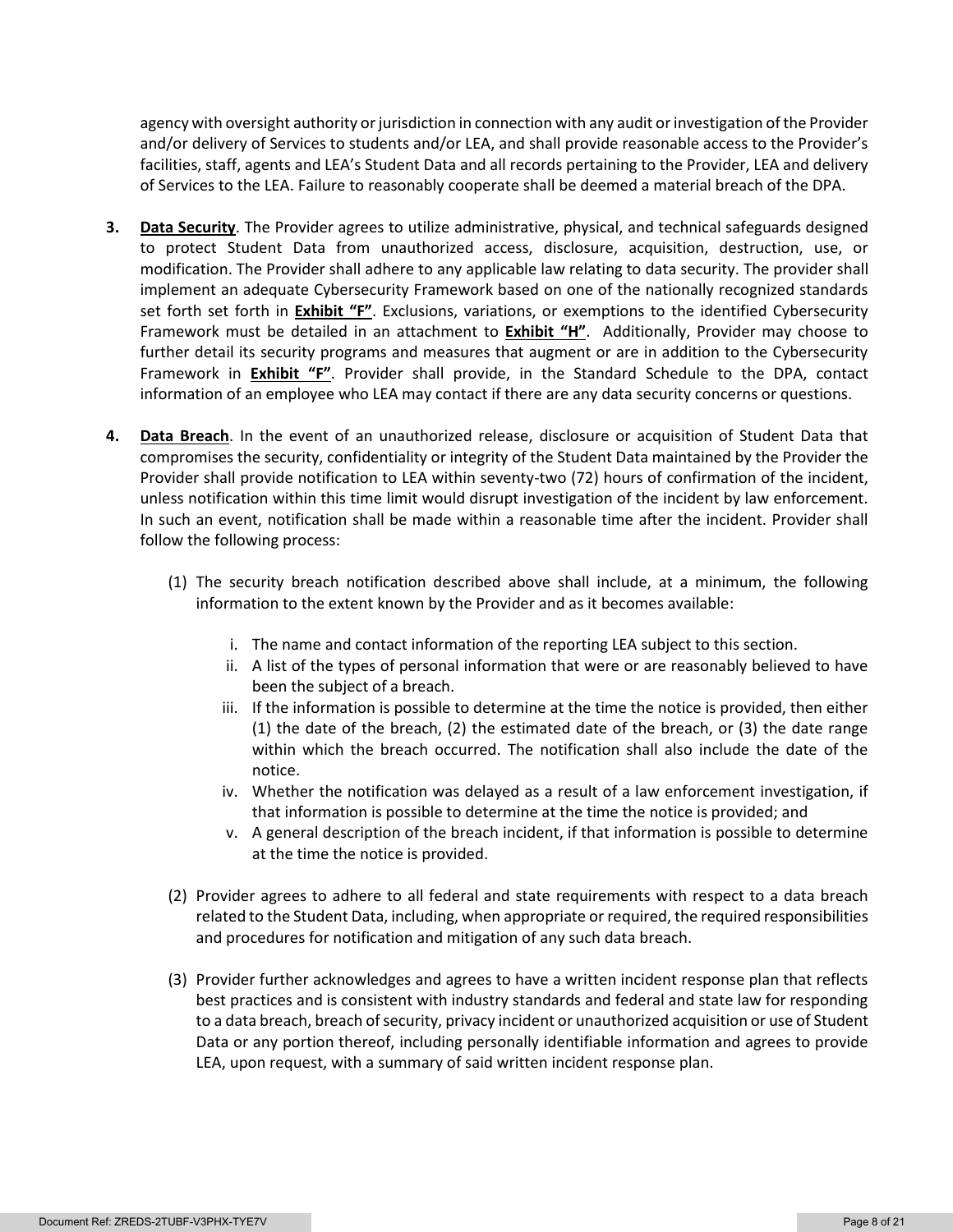- (4) LEA shall provide notice and facts surrounding the breach to the affected students, parents or guardians.
- (5) In the event of a breach originating from LEA's use of the Service, Provider shall cooperate with LEA to the extent necessary to expeditiously secure Student Data.

### **ARTICLE VI: GENERAL OFFER OF TERMS**

Provider may, by signing the attached form of "General Offer of Privacy Terms" (General Offer, attached hereto as **Exhibit "E"**), be bound by the terms of **Exhibit "E"** to any other LEA who signs the acceptance on said Exhibit. The form is limited by the terms and conditions described therein.

#### **ARTICLE VII: MISCELLANEOUS**

- **1. Termination**. In the event that either Party seeks to terminate this DPA, they may do so by mutual written consent so long as the Service Agreement has lapsed or has been terminated. Either party may terminate this DPA and any service agreement or contract if the other party breaches any terms of this DPA.
- **2. Effect of Termination Survival**. If the Service Agreement is terminated, the Provider shall destroy all of LEA's Student Data pursuant to Article IV, section 6.
- **3. Priority of Agreements**. This DPA shall govern the treatment of Student Data in order to comply with the privacy protections, including those found in FERPA and all applicable privacy statutes identified in this DPA. In the event there is conflict between the terms of the DPA and the Service Agreement, Terms of Service, Privacy Policies, or with any other bid/RFP, license agreement, or writing, the terms of this DPA shall apply and take precedence. In the event of a conflict between Exhibit H, the SDPC Standard Clauses, and/or the Supplemental State Terms, Exhibit H will control, followed by the Supplemental State Terms. Except as described in this paragraph herein, all other provisions of the Service Agreement shall remain in effect.
- **4. Entire Agreement**. This DPA and the Service Agreement constitute the entire agreement of the Parties relating to the subject matter hereof and supersedes all prior communications, representations, or agreements, oral or written, by the Parties relating thereto. This DPA may be amended and the observance of any provision of this DPA may be waived (either generally or in any particular instance and either retroactively or prospectively) only with the signed written consent of both Parties. Neither failure nor delay on the part of any Party in exercising any right, power, or privilege hereunder shall operate as a waiver of such right, nor shall any single or partial exercise of any such right, power, or privilege preclude any further exercise thereof or the exercise of any other right, power, or privilege.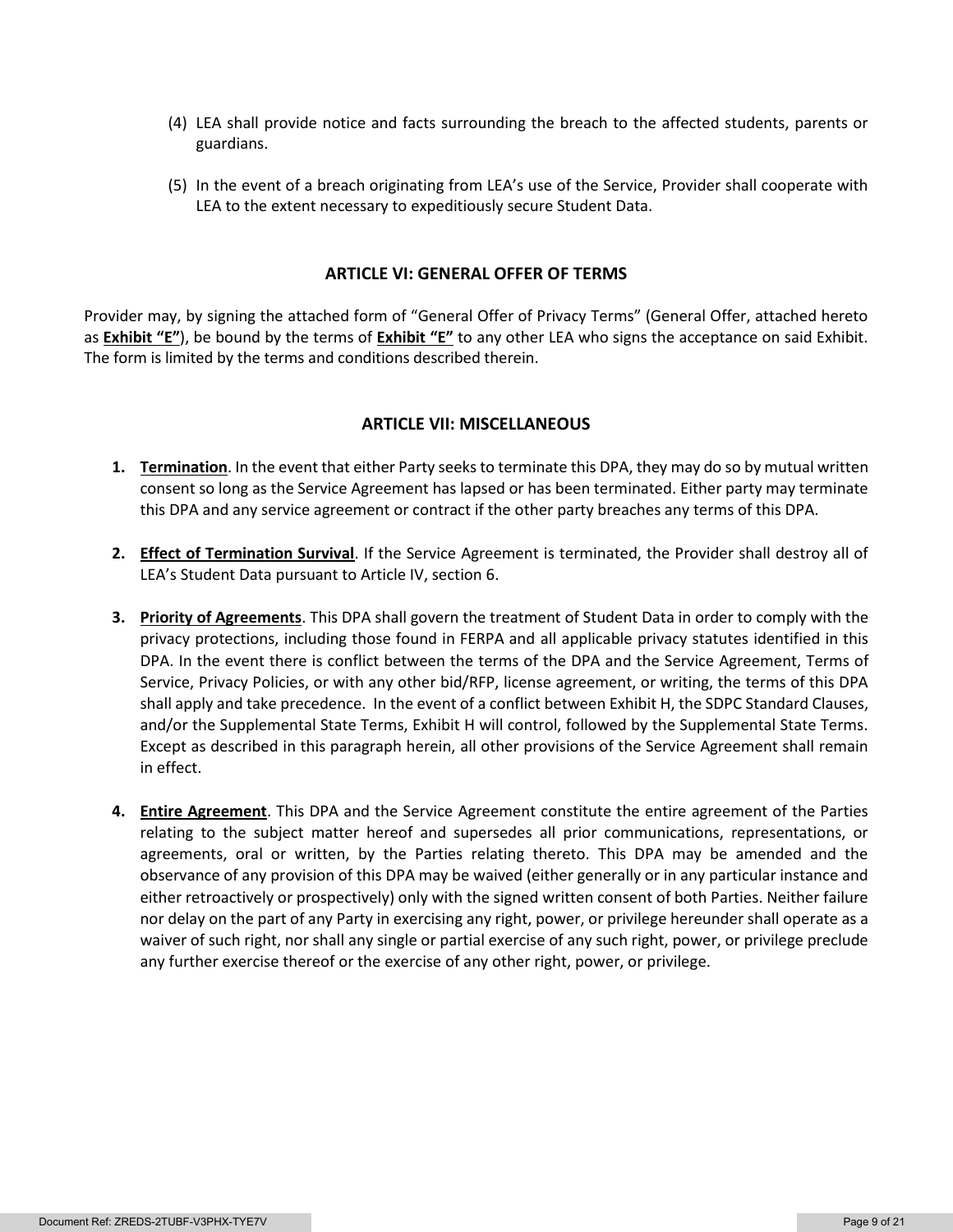- **5. Severability**. Any provision of this DPA that is prohibited or unenforceable in any jurisdiction shall, as to such jurisdiction, be ineffective to the extent of such prohibition or unenforceability without invalidating the remaining provisions of this DPA, and any such prohibition or unenforceability in any jurisdiction shall not invalidate or render unenforceable such provision in any other jurisdiction. Notwithstanding the foregoing, if such provision could be more narrowly drawn so as not to be prohibited or unenforceable in such jurisdiction while, at the same time, maintaining the intent of the Parties, it shall, as to such jurisdiction, be so narrowly drawn without invalidating the remaining provisions of this DPA or affecting the validity or enforceability of such provision in any other jurisdiction.
- **6. Governing Law; Venue and Jurisdiction**. THIS DPA WILL BE GOVERNED BY AND CONSTRUED IN ACCORDANCE WITH THE LAWS OF THE STATE OF THE LEA, WITHOUT REGARD TO CONFLICTS OF LAW PRINCIPLES. EACH PARTY CONSENTS AND SUBMITS TO THE SOLE AND EXCLUSIVE JURISDICTION TO THE STATE AND FEDERAL COURTS FOR THE COUNTY OF THE LEA FOR ANY DISPUTE ARISING OUT OF OR RELATING TO THIS DPA OR THE TRANSACTIONS CONTEMPLATED HEREBY.
- **7. Successors Bound**: This DPA is and shall be binding upon the respective successors in interest to Provider in the event of a merger, acquisition, consolidation or other business reorganization or sale of all or substantially all of the assets of such business In the event that the Provider sells, merges, or otherwise disposes of its business to a successor during the term of this DPA, the Provider shall provide written notice to the LEA no later than sixty (60) days after the closing date of sale, merger, or disposal. Such notice shall include a written, signed assurance that the successor will assume the obligations of the DPA and any obligations with respect to Student Data within the Service Agreement. The LEA has the authority to terminate the DPA if it disapproves of the successor to whom the Provider is selling, merging, or otherwise disposing of its business.
- **8. Authority.** Each party represents that it is authorized to bind to the terms of this DPA, including confidentiality and destruction of Student Data and any portion thereof contained therein, all related or associated institutions, individuals, employees or contractors who may have access to the Student Data and/or any portion thereof.
- **9. Waiver**. No delay or omission by either party to exercise any right hereunder shall be construed as a waiver of any such right and both parties reserve the right to exercise any such right from time to time, as often as may be deemed expedient.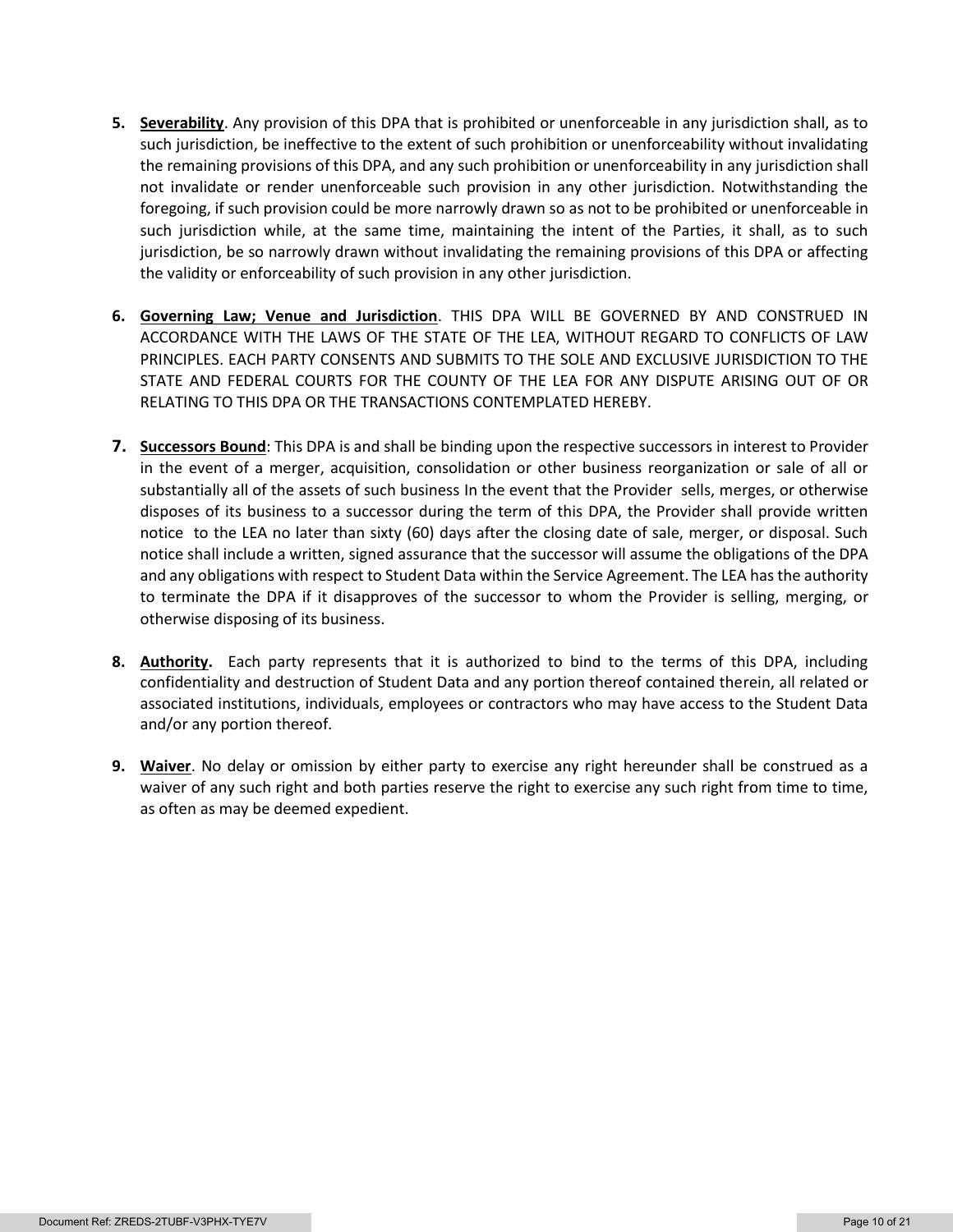# **EXHIBIT "A" DESCRIPTION OF SERVICES**

# [INSERT DETAILED DESCRIPTION OF PRODUCTS AND SERVICES HERE. IF MORE THAN ONE PRODUCT (RESOURCE) OR SERVICE IS INCLUDED, LIST EACH PRODUCT (RESOURCE) HERE]

Software for the management of printers, photocopiers and multi-function devices, and limited services for the support and maintenance of that software.

IMPORTANT NOTE: While PaperCut will necessarily receive and process basic customer and username information, the LEA has ultimate control over the information to be transferred to PaperCut. Since it is open to the LEA to transmit print or scan job to PaperCut (either by selecting functionality which relies on such a transfer, or by manually transmitting such data to PaperCut for the purposes of obtaining support), then it is possible for for the LEA to choose to send any given category of data to PaperCut, assuming that the contents of the documents being printed/copied/scanned contain that data. Exhibit B below must be read with this context in mind.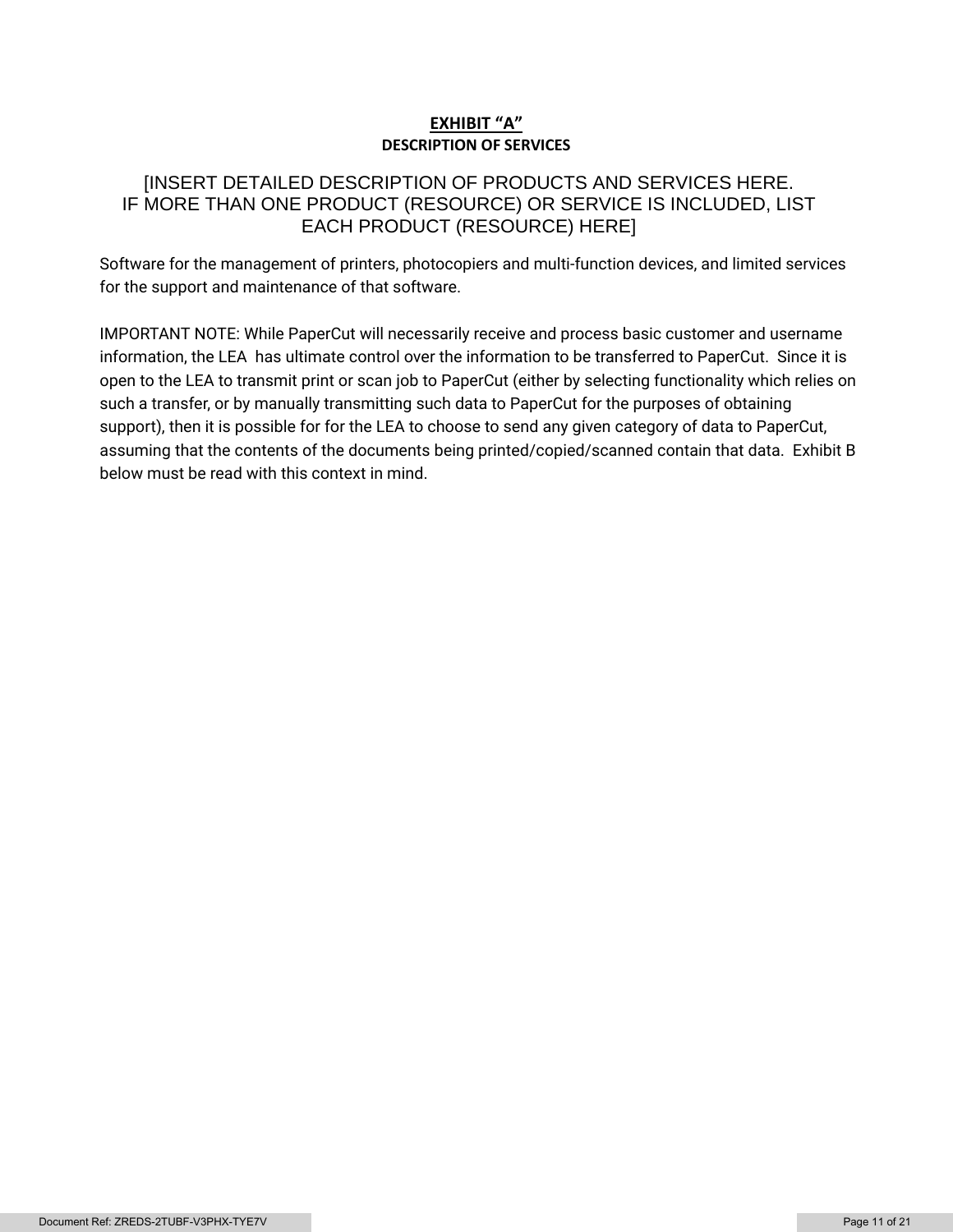# **EXHIBIT "B" SCHEDULE OF DATA**

| <b>Category of Data</b>           | <b>Elements</b>                                                         | <b>Check if Used</b><br>by Your System |
|-----------------------------------|-------------------------------------------------------------------------|----------------------------------------|
| <b>Application Technology</b>     | IP Addresses of users, Use of cookies, etc.                             | $\overline{\vee}$                      |
| Meta Data                         | Other application technology meta data-Please specify:                  |                                        |
| <b>Application Use Statistics</b> | Meta data on user interaction with application                          | $\overline{\mathsf{v}}$                |
| Assessment                        | Standardized test scores                                                |                                        |
|                                   | Observation data                                                        |                                        |
|                                   | Other assessment data-Please specify:                                   |                                        |
| Attendance                        | Student school (daily) attendance data                                  |                                        |
|                                   | Student class attendance data                                           |                                        |
| Communications                    | Online communications captured (emails, blog entries)                   |                                        |
| Conduct                           | Conduct or behavioral data                                              |                                        |
| Demographics                      | Date of Birth                                                           |                                        |
|                                   | Place of Birth                                                          |                                        |
|                                   | Gender                                                                  |                                        |
|                                   | Ethnicity or race                                                       |                                        |
|                                   | Language information (native, or primary language spoken by<br>student) |                                        |
|                                   | Other demographic information-Please specify:                           |                                        |
| Enrollment                        | Student school enrollment                                               |                                        |
|                                   | Student grade level                                                     |                                        |
|                                   | Homeroom                                                                |                                        |
|                                   | Guidance counselor                                                      |                                        |
|                                   | Specific curriculum programs                                            |                                        |
|                                   | Year of graduation                                                      |                                        |
|                                   | Other enrollment information-Please specify:                            |                                        |
| Parent/Guardian Contact           | Address                                                                 |                                        |
| Information                       | Email                                                                   |                                        |
|                                   | Phone                                                                   |                                        |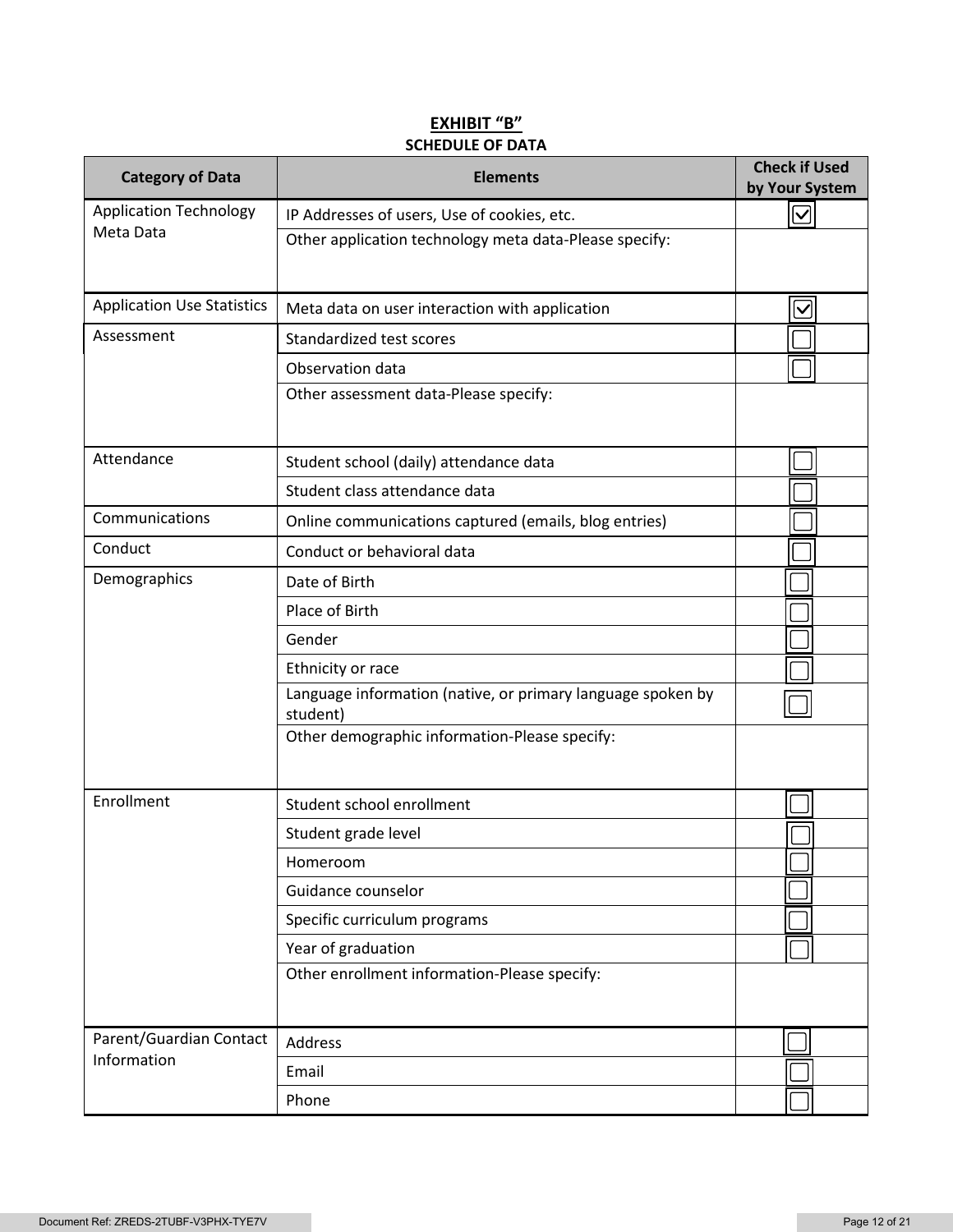| <b>Category of Data</b>              | <b>Elements</b>                                                                                                              | <b>Check if Used</b><br>by Your System |
|--------------------------------------|------------------------------------------------------------------------------------------------------------------------------|----------------------------------------|
| Parent/Guardian ID                   | Parent ID number (created to link parents to students)                                                                       |                                        |
| Parent/Guardian Name                 | First and/or Last                                                                                                            |                                        |
| Schedule                             | Student scheduled courses                                                                                                    |                                        |
|                                      | <b>Teacher names</b>                                                                                                         |                                        |
| Special Indicator                    | English language learner information                                                                                         |                                        |
|                                      | Low income status                                                                                                            |                                        |
|                                      | Medical alerts/ health data                                                                                                  |                                        |
|                                      | Student disability information                                                                                               |                                        |
|                                      | Specialized education services (IEP or 504)                                                                                  |                                        |
|                                      | Living situations (homeless/foster care)                                                                                     |                                        |
|                                      | Other indicator information-Please specify:                                                                                  |                                        |
| <b>Student Contact</b>               | <b>Address</b>                                                                                                               |                                        |
| Information                          | Email                                                                                                                        |                                        |
|                                      | Phone                                                                                                                        |                                        |
| <b>Student Identifiers</b>           | Local (School district) ID number                                                                                            |                                        |
|                                      | State ID number                                                                                                              |                                        |
|                                      | Provider/App assigned student ID number                                                                                      |                                        |
|                                      | Student app username                                                                                                         |                                        |
|                                      | Student app passwords                                                                                                        |                                        |
| <b>Student Name</b>                  | First and/or Last                                                                                                            |                                        |
| Student In App<br>Performance        | Program/application performance (typing program-student<br>types 60 wpm, reading program-student reads below grade<br>level) |                                        |
| <b>Student Program</b><br>Membership | Academic or extracurricular activities a student may belong to<br>or participate in                                          |                                        |
| <b>Student Survey</b><br>Responses   | Student responses to surveys or questionnaires                                                                               |                                        |
| Student work                         | Student generated content; writing, pictures, etc.                                                                           |                                        |
|                                      | Other student work data -Please specify:                                                                                     |                                        |
| Transcript                           | Student course grades                                                                                                        |                                        |
|                                      | Student course data                                                                                                          |                                        |
|                                      | Student course grades/ performance scores                                                                                    |                                        |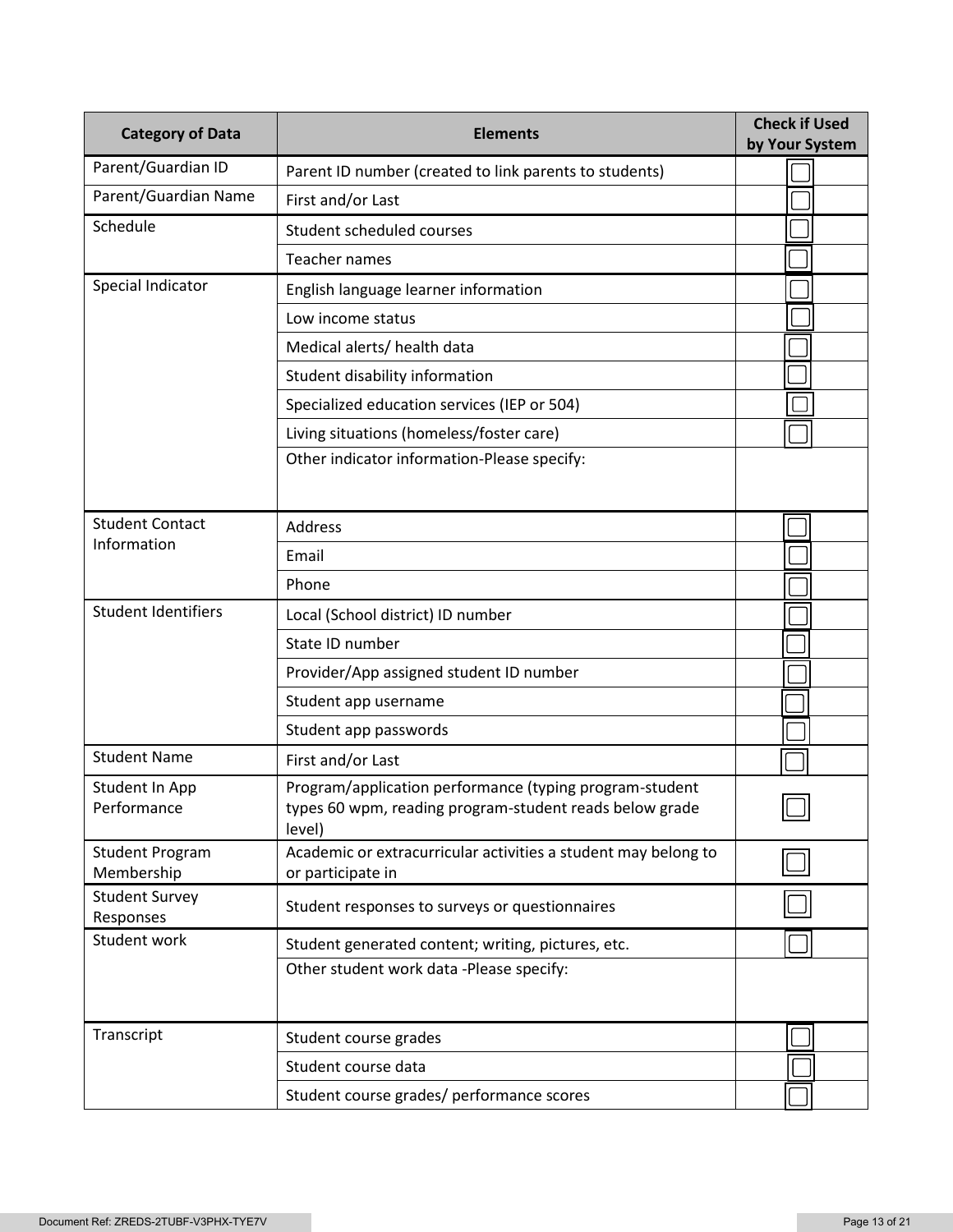| <b>Category of Data</b> | <b>Elements</b>                                                                                                  | <b>Check if Used</b><br>by Your System |
|-------------------------|------------------------------------------------------------------------------------------------------------------|----------------------------------------|
|                         | Other transcript data - Please specify:                                                                          |                                        |
|                         |                                                                                                                  |                                        |
| Transportation          | Student bus assignment                                                                                           |                                        |
|                         | Student pick up and/or drop off location                                                                         |                                        |
|                         | Student bus card ID number                                                                                       |                                        |
|                         | Other transportation data - Please specify:                                                                      |                                        |
|                         |                                                                                                                  |                                        |
| Other                   | Please list each additional data element used, stored, or<br>collected by your application:                      |                                        |
| None                    | No Student Data collected at this time. Provider will<br>immediately notify LEA if this designation is no longer |                                        |
|                         | applicable.                                                                                                      |                                        |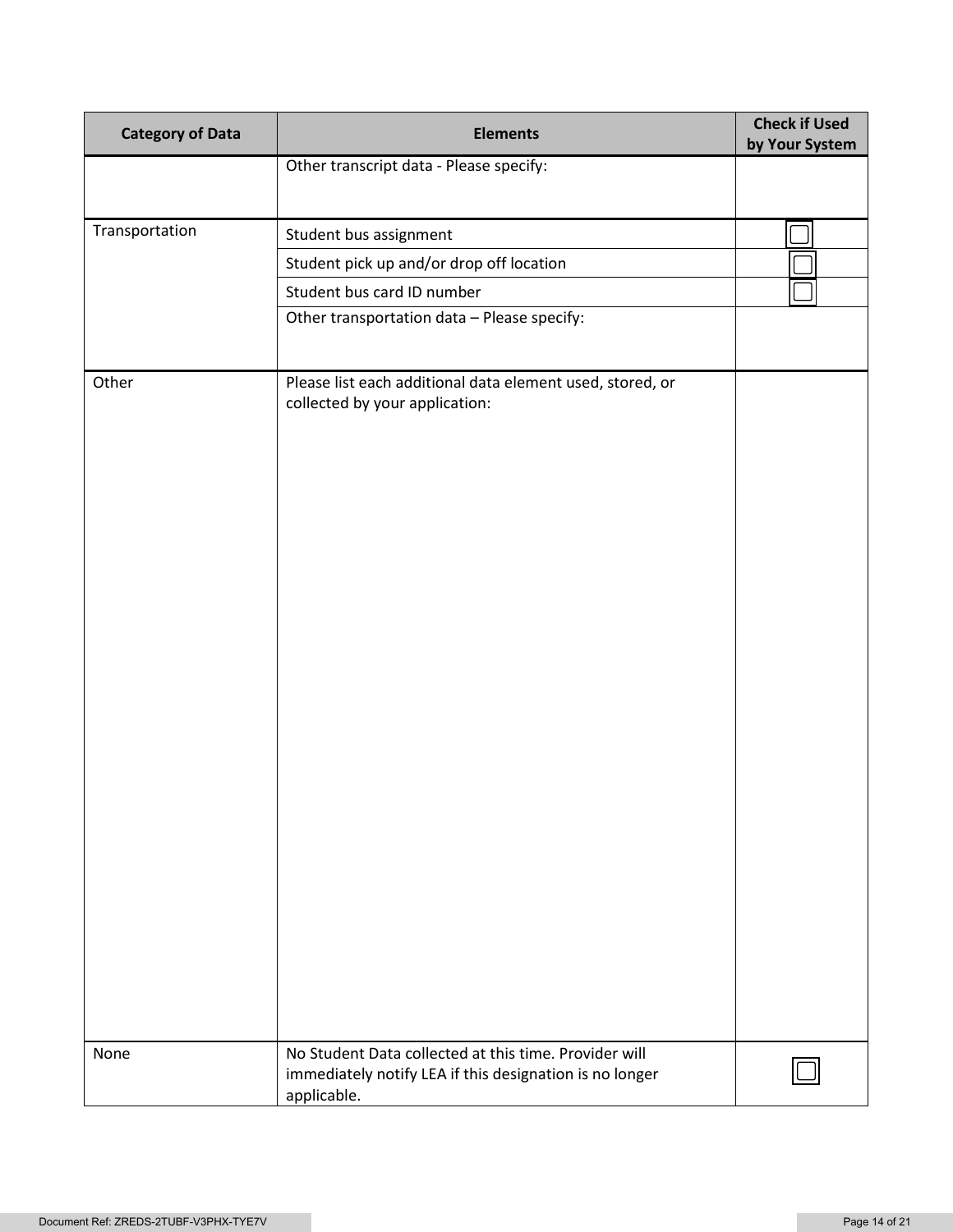# **EXHIBIT "C" DEFINITIONS**

**De-Identified Data and De-Identification**: Records and information are considered to be de-identified when all personally identifiable information has been removed or obscured, such that the remaining information does not reasonably identify a specific individual, including, but not limited to, any information that, alone or in combination is linkable to a specific student and provided that the educational agency, or other party, has made a reasonable determination that a student's identity is not personally identifiable, taking into account reasonable available information.

**Educational Records**: Educational Records are records, files, documents, and other materials directly related to a student and maintained by the school or local education agency, or by a person acting for such school or local education agency, including but not limited to, records encompassing all the material kept in the student's cumulative folder, such as general identifying data, records of attendance and of academic work completed, records of achievement, and results of evaluative tests, health data, disciplinary status, test protocols and individualized education programs.

**Metadata**: means information that provides meaning and context to other data being collected; including, but not limited to: date and time records and purpose of creation Metadata that have been stripped of all direct and indirect identifiers are not considered Personally Identifiable Information.

**Operator**: means the operator of an internet website, online service, online application, or mobile application with actual knowledge that the site, service, or application is used for K–12 school purposes. Any entity that operates an internet website, online service, online application, or mobile application that has entered into a signed, written agreement with an LEA to provide a service to that LEA shall be considered an "operator" for the purposes of this section.

**Originating** LEA: An LEA who originally executes the DPA in its entirety with the Provider.

**Provider**: For purposes of the DPA, the term "Provider" means provider of digital educational software or services, including cloud-based services, for the digital storage, management, and retrieval of Student Data. Within the DPA the term "Provider" includes the term "Third Party" and the term "Operator" as used in applicable state statutes.

**Student Generated Content**: The term "student-generated content" means materials or content created by a student in the services including, but not limited to, essays, research reports, portfolios, creative writing, music or other audio files, photographs, videos, and account information that enables ongoing ownership of student content.

**School Official**: For the purposes of this DPA and pursuant to 34 CFR § 99.31(b), a School Official is a contractor that: (1) Performs an institutional service or function for which the agency or institution would otherwise use employees; (2) Is under the direct control of the agency or institution with respect to the use and maintenance of Student Data including Education Records; and (3) Is subject to 34 CFR § 99.33(a) governing the use and redisclosure of personally identifiable information from Education Records.

**Service Agreement**: Refers to the Contract, Purchase Order or Terms of Service or Terms of Use.

**Student Data**: Student Data includes any data, whether gathered by Provider or provided by LEA or its users, students, or students' parents/guardians, that is descriptive of the student including, but not limited to,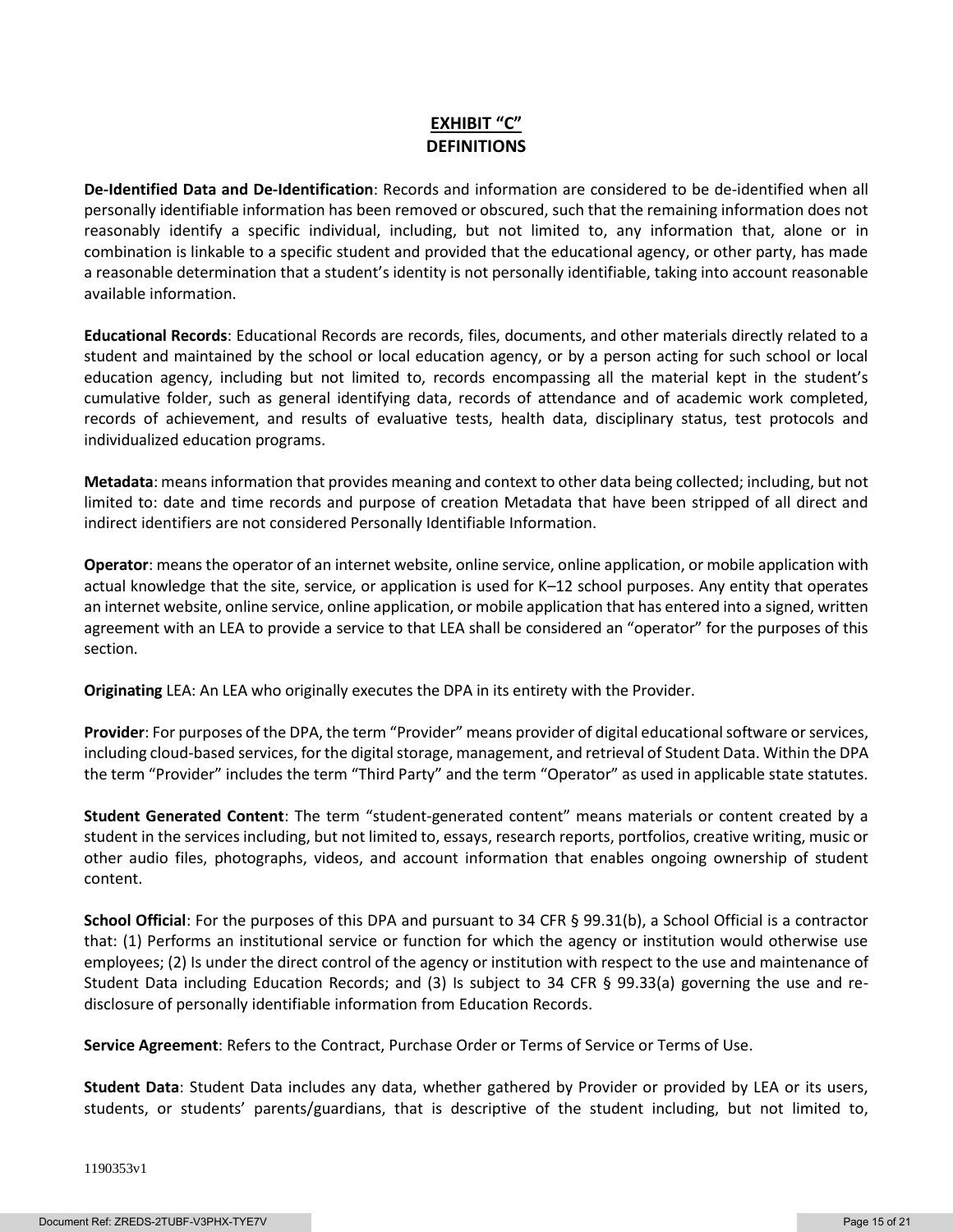information in the student's educational record or email, first and last name, birthdate, home or other physical address, telephone number, email address, or other information allowing physical or online contact, discipline records, videos, test results, special education data, juvenile dependency records, grades, evaluations, criminal records, medical records, health records, social security numbers, biometric information, disabilities, socioeconomic information, individual purchasing behavior or preferences, food purchases, political affiliations, religious information, text messages, documents, student identifiers, search activity, photos, voice recordings, geolocation information, parents' names, or any other information or identification number that would provide information about a specific student. Student Data includes Meta Data. Student Data further includes "personally identifiable information (PII)," as defined in 34 C.F.R. § 99.3 and as defined under any applicable state law. Student Data shall constitute Education Records for the purposes of this DPA, and for the purposes of federal, state, and local laws and regulations. Student Data as specified in **Exhibit "B"** is confirmed to be collected or processed by the Provider pursuant to the Services. Student Data shall not constitute that information that has been anonymized or de-identified, or anonymous usage data regarding a student's use of Provider's services.

**Subprocessor:** For the purposes of this DPA, the term "Subprocessor" (sometimes referred to as the "Subcontractor") means a party other than LEA or Provider, who Provider uses for data collection, analytics, storage, or other service to operate and/or improve its service, and who has access to Student Data.

**Subscribing LEA**: An LEA that was not party to the original Service Agreement and who accepts the Provider's General Offer of Privacy Terms.

**Targeted Advertising:** means presenting an advertisement to a student where the selection of the advertisement is based on Student Data or inferred over time from the usage of the operator's Internet web site, online service or mobile application by such student or the retention of such student's online activities or requests over time for the purpose of targeting subsequent advertisements. "Targeted advertising" does not include any advertising to a student on an Internet web site based on the content of the web page or in response to a student's response or request for information or feedback.

**Third Party**: The term "Third Party" means a provider of digital educational software or services, including cloudbased services, for the digital storage, management, and retrieval of Education Records and/or Student Data, as that term is used in some state statutes. However, for the purpose of this DPA, the term "Third Party" when used to indicate the provider of digital educational software or services is replaced by the term "Provider."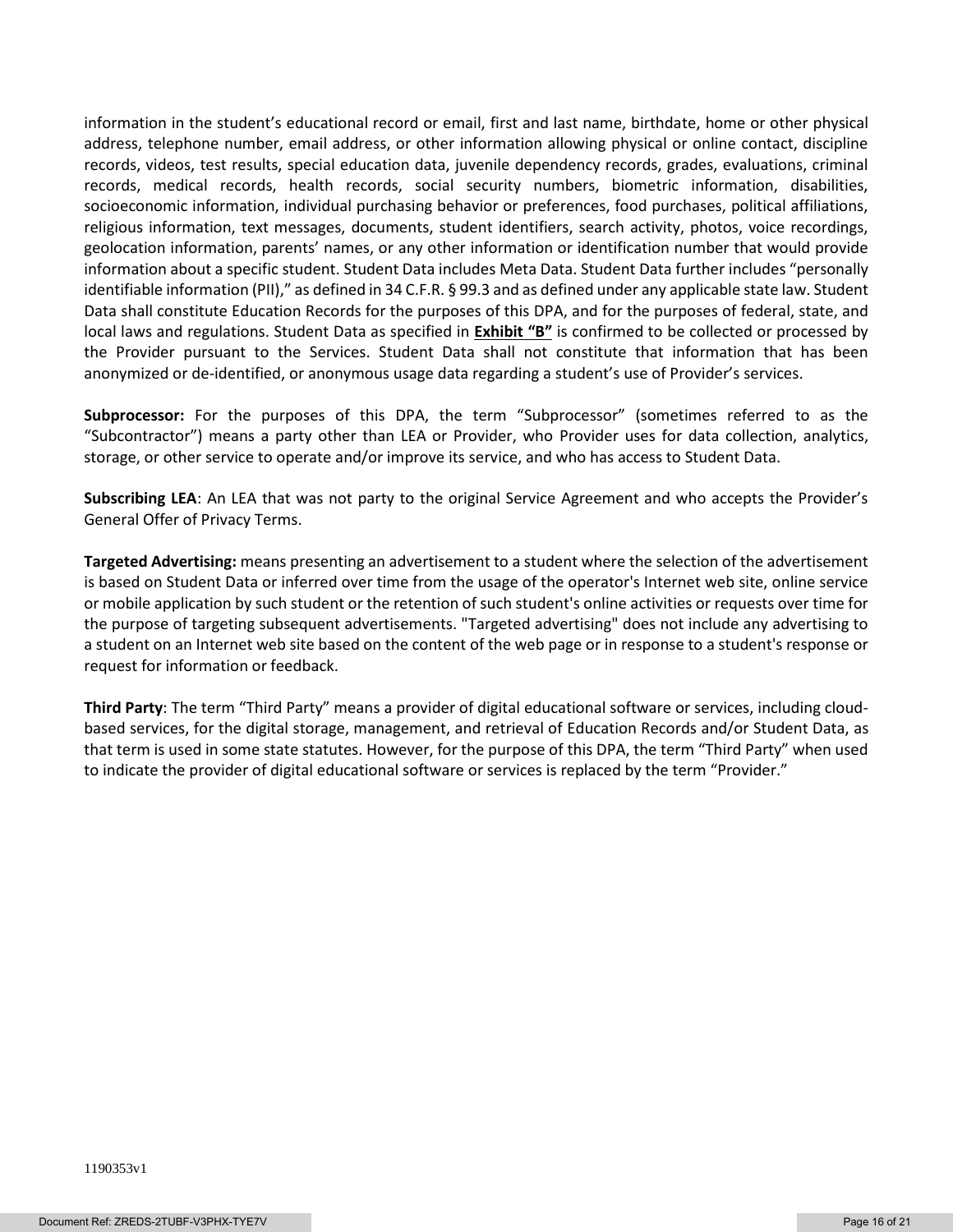# **EXHIBIT "D" DIRECTIVE FOR DISPOSITION OF DATA**

Provider to dispose of data obtained by Provider

pursuant to the terms of the Service Agreement between LEA and Provider. The terms of the Disposition are set forth below:

1. Extent of Disposition

Disposition is partial. The categories of data to be disposed of are set forth below or are found in an attachment to this Directive:

### [**Insert categories of data here**]

 $\Box$  Disposition is Complete. Disposition extends to all categories of data.

2. Nature of Disposition

Disposition shall be by destruction or deletion of data.

\_\_\_\_\_\_\_\_\_\_\_\_\_\_\_\_\_\_\_\_\_\_\_\_\_\_\_\_\_\_\_\_\_\_\_\_\_\_\_\_ \_\_\_\_\_\_\_\_\_\_\_\_\_\_\_\_\_\_

\_\_\_\_\_\_\_\_\_\_\_\_\_\_\_\_\_\_\_\_\_\_\_\_\_\_\_\_\_\_\_\_\_\_\_\_\_\_\_\_\_ \_\_\_\_\_\_\_\_\_\_\_\_\_\_

Disposition shall be by a transfer of data. The data shall be transferred to the following site as follows:

[**Insert or attach special instructions**]

3. Schedule of Disposition

Data shall be disposed of by the following date:

As soon as commercially practicable.

\_\_\_\_\_ By

4. Signature

Authorized Representative of LEA Date

5. Verification of Disposition of Data

Authorized Representative of Company **Date**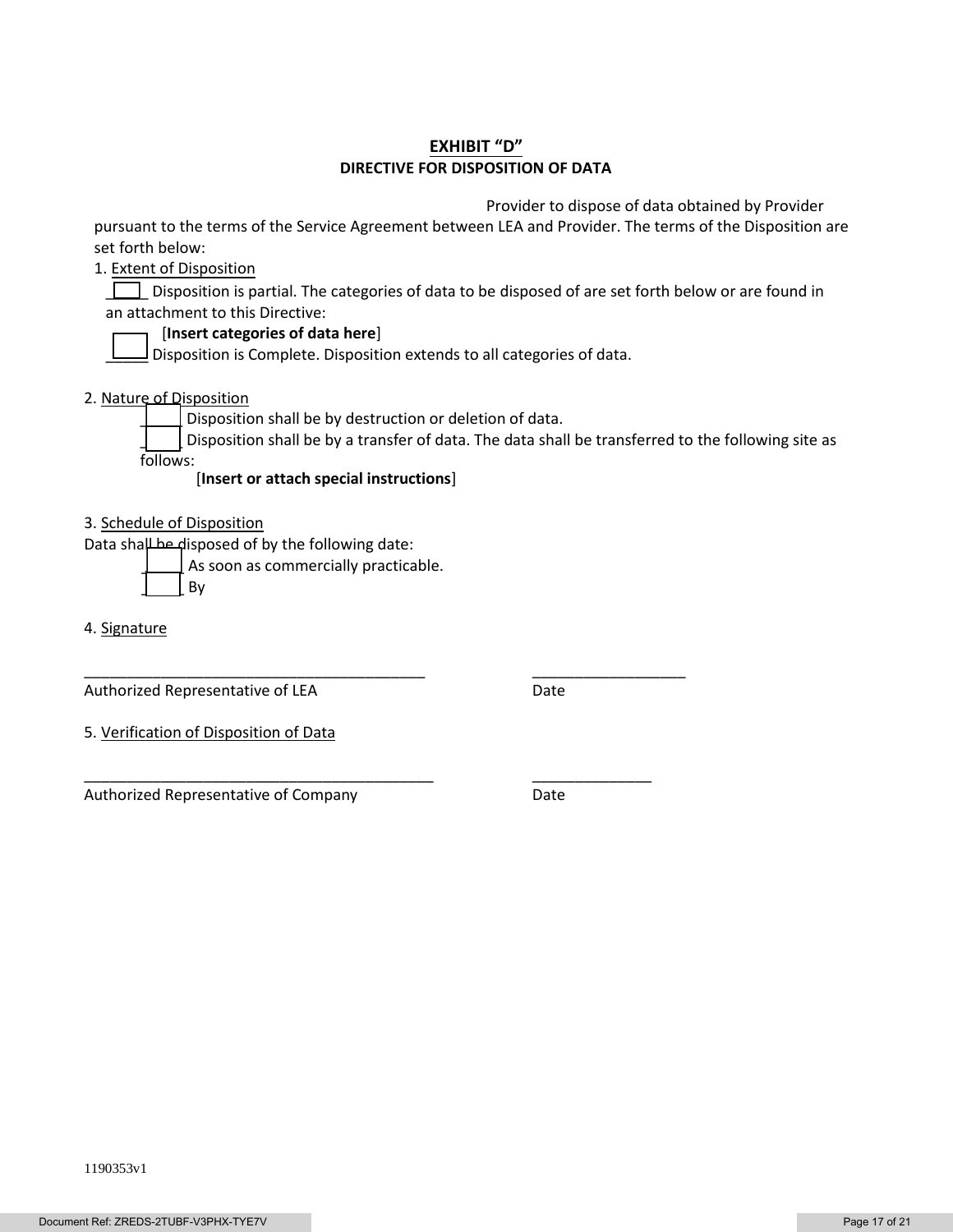## **EXHIBIT "E" GENERAL OFFER OF PRIVACY TERMS**

#### **1**. **Offer of Terms**

Provider offers the same privacy protections found in this DPA between it and Newman-Crows Landing USD

("Originating LEA") which is dated Jul 19, 2021, to any other LEA ("Subscribing LEA") who accepts this General Offer of Privacy Terms ("General Offer") through its signature below. This General Offer shall extend only to privacy protections, and Provider's signature shall not necessarily bind Provider to other terms, such as price, term, or schedule of services, or to any other provision not addressed in this DPA. The Provider and the Subscribing LEA may also agree to change the data provided by Subscribing LEA to the Provider to suit the unique needs of the Subscribing LEA. The Provider may withdraw the General Offer in the event of: (1) a material change in the applicable privacy statues; (2) a material change in the services and products listed in the originating Service Agreement; or three (3) years after the date of Provider's signature to this Form. Subscribing LEAs should send the signed **Exhibit "E"** to Provider at the following email address:

#### pmacy@papercat.com privacy@papercut.com

**PROVIDER:\_\_\_\_\_\_\_\_\_\_\_\_\_\_\_\_\_\_\_\_\_\_\_\_\_\_\_\_\_\_\_\_\_\_\_\_\_\_\_\_\_\_\_\_\_\_\_\_\_\_\_\_\_\_\_\_\_** PaperCut Software Pty Ltd

| BY:           | Muchan                   |                 | Date: | 01-21-2022 |
|---------------|--------------------------|-----------------|-------|------------|
| Printed Name: | <b>Christopher Dance</b> | Title/Position: | CEO   |            |

#### **2**. **Subscribing LEA**

A Subscribing LEA, by signing a separate Service Agreement with Provider, and by its signature below, accepts the General Offer of Privacy Terms. The Subscribing LEA and the Provider shall therefore be bound by the same terms of this DPA for the term of the DPA between the Newman-Crows Landing USD

and the Provider. \*\*PRIOR TO ITS EFFECTIVENESS, SUBSCRIBING LEA MUST DELIVER NOTICE OF ACCEPTANCE TO PROVIDER PURSUANT TO ARTICLE VII, SECTION 5. \*\*

| LEA:                              |                                                                      |  |
|-----------------------------------|----------------------------------------------------------------------|--|
| BY:                               |                                                                      |  |
|                                   |                                                                      |  |
|                                   |                                                                      |  |
|                                   |                                                                      |  |
| DESIGNATED REPRESENTATIVE OF LEA: |                                                                      |  |
| Name:                             |                                                                      |  |
| Title:                            |                                                                      |  |
| Address:                          |                                                                      |  |
| Telephone Number:                 | <u> 1989 - Jan Berlin, margaret al-Amerikaansk politik (d. 1989)</u> |  |
| Email:                            |                                                                      |  |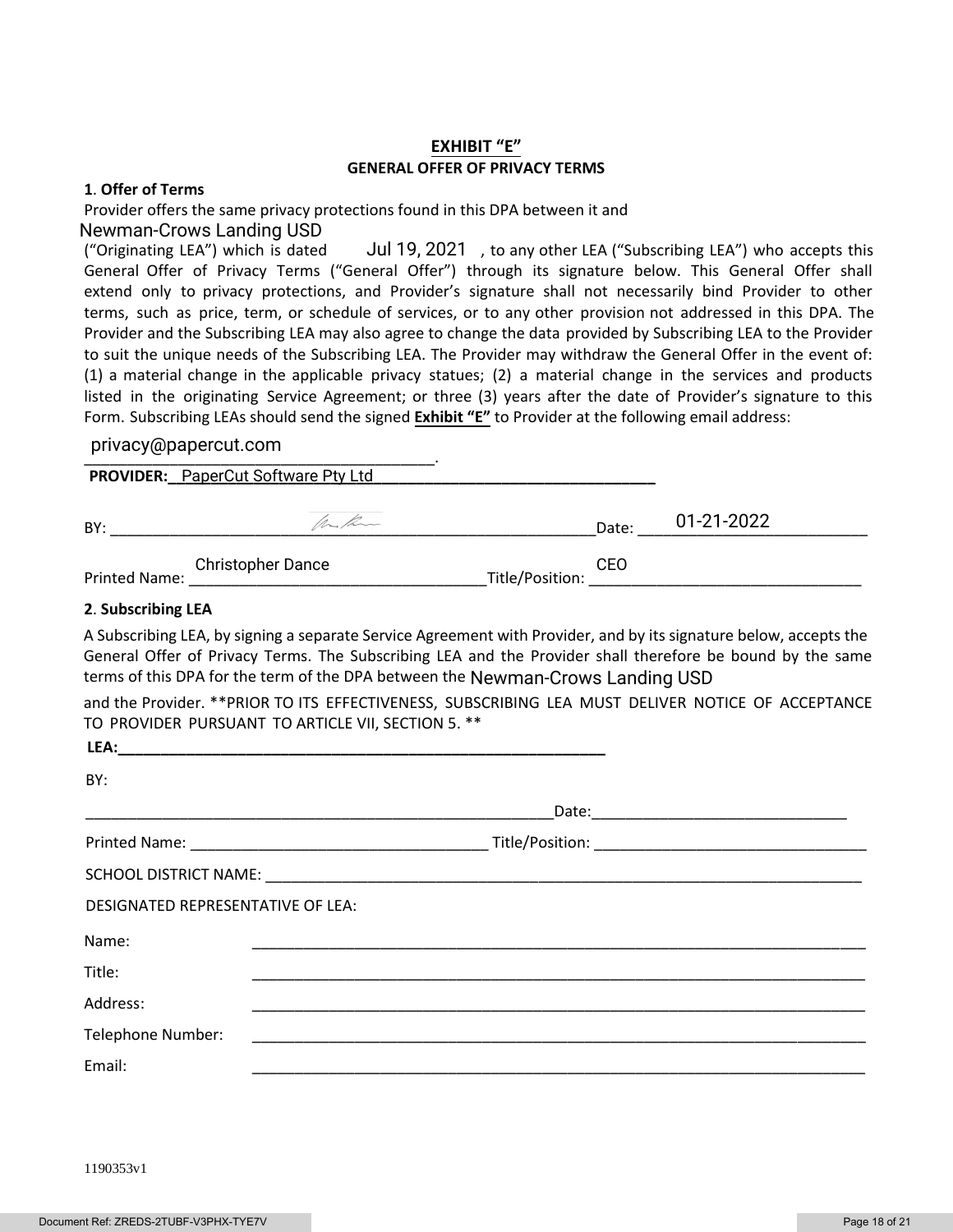## **EXHIBIT "F" DATA SECURITY REQUIREMENTS**

### **Adequate Cybersecurity Frameworks 2/24/2020**

The Education Security and Privacy Exchange ("Edspex") works in partnership with the Student Data Privacy Consortium and industry leaders to maintain a list of known and credible cybersecurity frameworks which can protect digital learning ecosystems chosen based on a set of guiding cybersecurity principles\* ("Cybersecurity Frameworks") that may be utilized by Provider .

| <b>MAINTAINING ORGANIZATION/GROUP</b>                                                   | <b>FRAMEWORK(S)</b>                                                                                                                  |
|-----------------------------------------------------------------------------------------|--------------------------------------------------------------------------------------------------------------------------------------|
|                                                                                         |                                                                                                                                      |
| National Institute of Standards and<br>Technology                                       | NIST Cybersecurity Framework Version 1.1                                                                                             |
| National Institute of Standards and<br>Technology                                       | NIST SP 800-53, Cybersecurity Framework for<br>Improving Critical Infrastructure Cybersecurity<br>(CSF), Special Publication 800-171 |
| International Standards Organization                                                    | Information technology - Security techniques<br>- Information security management systems<br>(ISO 27000 series)                      |
| Secure Controls Framework Council, LLC                                                  | Security Controls Framework (SCF)                                                                                                    |
| Center for Internet Security                                                            | CIS Critical Security Controls (CSC, CIS Top 20)                                                                                     |
| Office of the Under Secretary of Defense for<br>Acquisition and Sustainment (OUSD(A&S)) | <b>Cybersecurity Maturity Model Certification</b><br>(CMMC, ~FAR/DFAR)                                                               |

Cybersecurity Frameworks

*Please visi[t http://www.edspex.org](http://www.edspex.org/) for further details about the noted frameworks.*

\*Cybersecurity Principles used to choose the Cybersecurity Frameworks are located here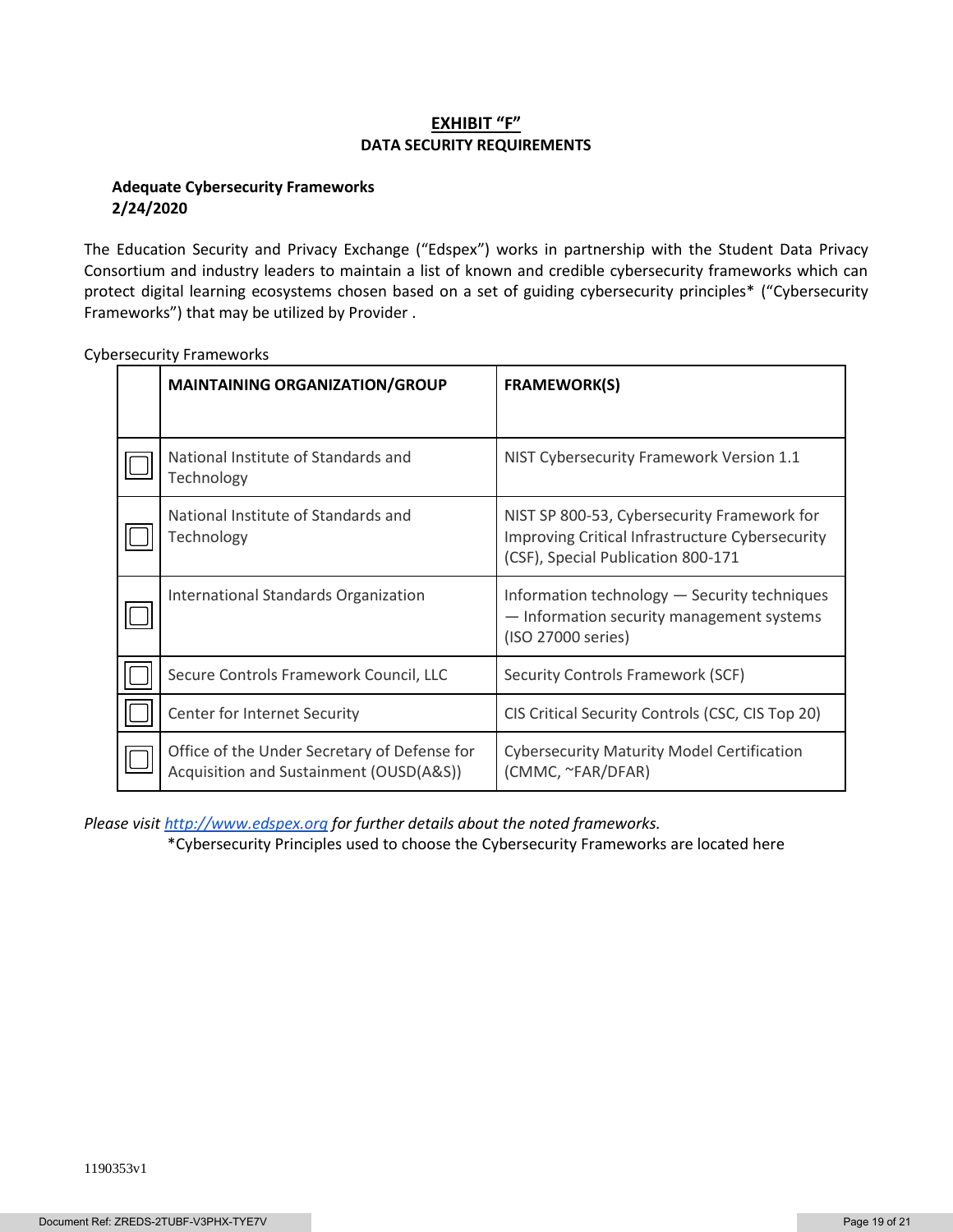# **EXHIBIT "G"**

# **Supplemental SDPC State Terms for California**

# **Version 1.0**

This Amendment for SDPC State Terms for California ("**Amendment**") is entered into on the date of full execution (the "**Effective Date**") and is incorporated into and made a part of the Student Data Privacy Agreement ("**DPA**") by and between:

, located at Newman-Crows Landing USD 1223 Main StreetNewmanCalifornia95360 (the "**Local Education Agency**" or "**LEA**") and , located at PaperCut Software Pty Ltd 1/3 Prospect Hill Road, Camberwell VIC (the "**Provide**r"). All capitalized terms not otherwise defined herein shall have the meaning set forth in the DPA.

**WHEREAS**, the Provider is providing educational or digital services to LEA, which services include: (a) cloud-based services for the digital storage, management, and retrieval of pupil records; and/or (b) digital educational software that authorizes Provider to access, store, and use pupil records; and

**WHEREAS**, the Provider and LEA recognize the need to protect personally identifiable student information and other regulated data exchanged between them as required by applicable laws and regulations, such as the Family Educational Rights and Privacy Act ("**FERPA**") at 20 U.S.C. § 1232g (34 C.F.R. Part 99); the Protection of Pupil Rights Amendment ("**PPRA**") at 20 U.S.C. §1232h; and the Children's Online Privacy Protection Act ("**COPPA**") at 15 U.S.C. § 6501-6506 (16 C.F.R. Part 312), accordingly, the Provider and LEA have executed the DPA, which establishes their respective obligations and duties in order to comply with such applicable laws; and

**WHEREAS**, the Provider will provide the services to LEA within the State of California and the Parties recognizes the need to protect personally identifiable student information and other regulated data exchanged between them as required by applicable California laws and regulations, such as the Student Online Personal Information Protection Act ("**SOPIPA**") at California Bus. & Prof. Code § 22584; California Assembly Bill 1584 ("**AB 1584**") at California Education Code section 49073.1; and other applicable state privacy laws and regulations; and

**WHEREAS**, the Provider and LEA desire to enter into this Amendment for the purpose of clarifying their respective obligations and duties in order to comply with applicable California state laws and regulations.

**NOW, THEREFORE**, for good and valuable consideration, LEA and Provider agree as follows:

- **1. Term**. The term of this Amendment shall expire on the same date as the DPA, unless otherwise terminated by the Parties.
- **2. Modification to Article IV, Section 7 of the DPA**. Article IV, Section 7 of the DPA (Advertising Limitations) is amended by deleting the stricken text as follows: